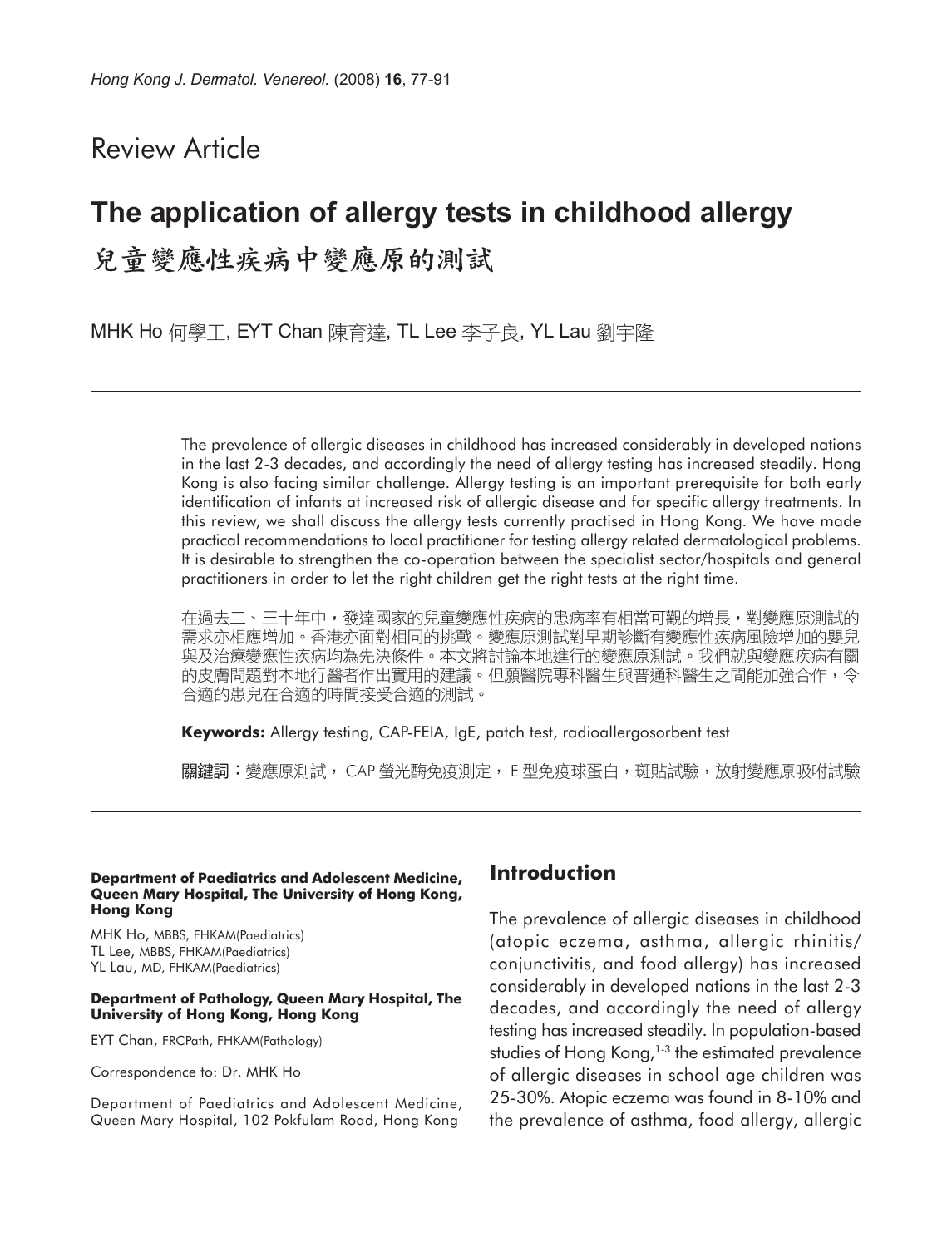rhinitis and conjunctivitis was 7-10%, 2-4% and 20-30% respectively. Many of these children suffered from co-morbidities of these allergic disorders (Figure 1). In the setting of an university affiliated referral allergy clinic for children; we have been seeing a four-fold increase in demand on allergy testing during the last 5 years. In an analysis of the presenting complaints of 300 consecutive patients (unpublished data from author), they mainly fell into these categories: 1) suspected IgE-mediated food allergy (47%); 2) poorly controlled eczema (30%); 3) recurrent angioedema/chronic urticaria (15%); 4) poorly controlled rhinitis/ asthma (4%); 5) drug/latex allergy (3%) and 6) suspected anaphylaxis (1%). Although they were undoubtedly subjected to referral bias, they might partly reflect health seeking behaviour of patients and their parents, and perhaps, to a lesser degree, the genuine increase in disease burden. Among these referrals, most were made by general practitioners, family physicians and paediatricians in both private and public sectors but fewer than 3% were actually made by dermatologists. One in five referrals from the private sector already had some allergy tests done in one form or the other. In this review, we shall focus on the allergy tests currently practised in Hong Kong. We try to make practical recommendations that are relevant to local practitioners with special interest in allergy related dermatological problems.

### **Difference between atopy and allergy**

The word allergy was coined in the 19th century from Greek words 'allon argon' and it meant "to react differently". Atopy is also derived from Greek. 'Topos' means a place and 'atopos' means out of place. In allergy scientific literature, atopy is generally defined as the genetic trait that confers an increased risk of sensitization to common environmental allergens. Currently, atopy is assessed by looking for evidence of allergic sensitization which literally means the subject has detectable IgE directed against relevant allergens, but that may not always imply allergy disease. In this review, allergy is defined as hypersensitivity initiated by immunological mechanism which can be antibody or cell-mediated.<sup>4</sup> In most patients, the antibody typically responsible for an allergic reaction belongs to the IgE isotype, and is thus called IgE-mediated allergy. In non-IgE mediated allergy, different mechanisms may be responsible (e.g. IgG, immune complexes, cell mediated, etc.). In patients with IgE-mediated allergic disease, upon exposure to a provoking allergen, a biphasic response would develop. The early response occurs within 20 minutes, being characterised by classic IgE-mediated immediate type hypersensitivity, and is followed by the late phase response after 3-6 hours. This late response is characterised by involvement of eosinophilic inflammation and is associated with prolonged symptoms and hyper-reactivity. In



**Figure 1.** The phenotypic heterogeneity of atopy. The outer box represents a general population: approximately 40% is atopic as defined by skin test positivity. Allergic rhinitis has a population prevalence of 20%. There is a considerable overlap between asthma and rhinitis; however, not all asthmatics are atopic. Atopic eczema has also an overlap with asthma and allergic rhinitis. Please note that figures are estimations for a population of children and adults.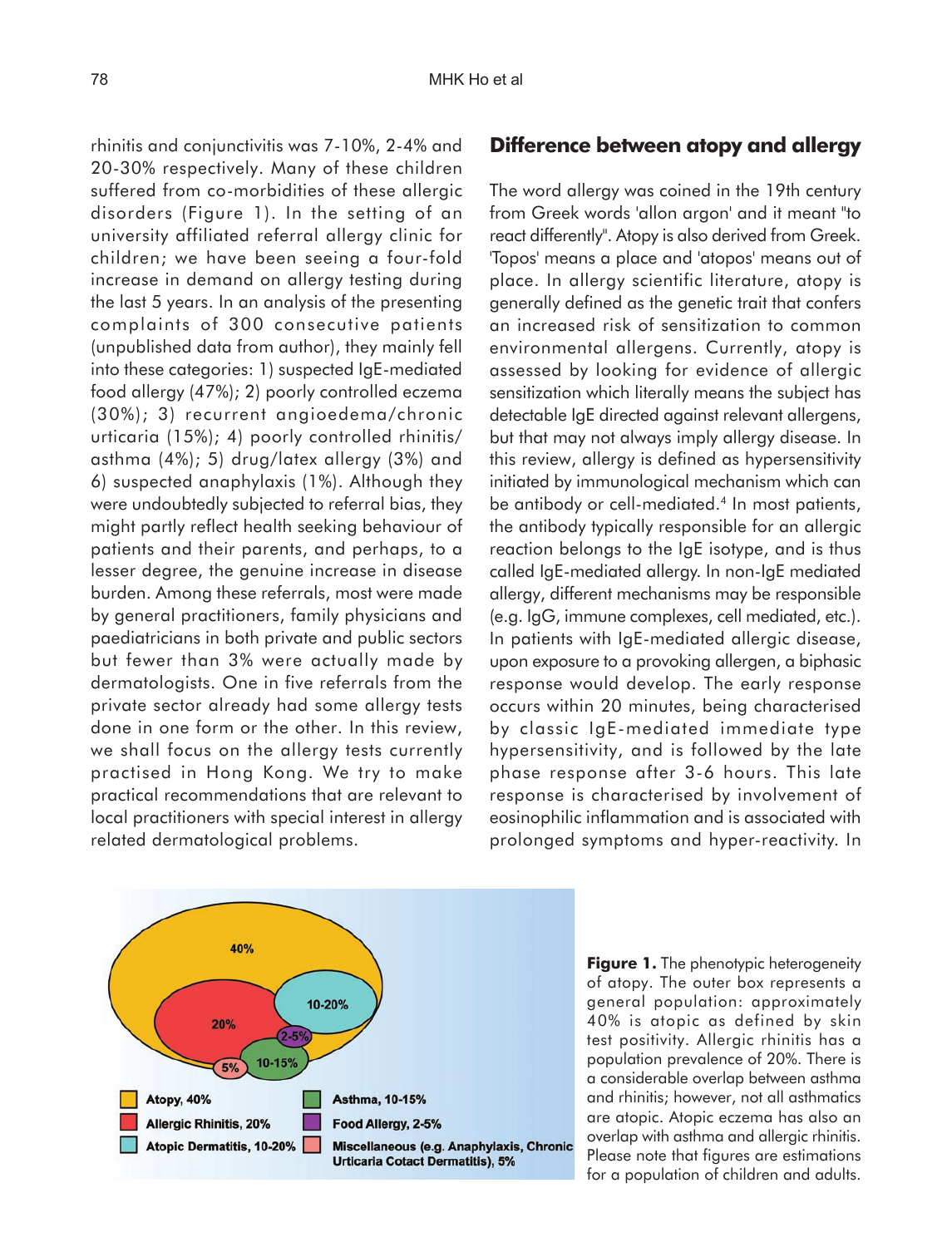case of daily exposure to allergen, persistent inflammation causes functional and structural changes. The relationship between atopy and allergy is thus a good example of geneenvironment interactions.

# **Allergy march**

Various manifestations of atopy/allergy disease often present in a characteristic sequence, referred to as the 'atopic march'. Allergic manifestations are rare during the first month of life. The initial signs of allergic disease are atopic eczema and food allergies, which typically peaks during the first 2 years of life. The development of food allergy closely parallels the pattern of atopic eczema, with the highest rates of food sensitization also noted in the first 2 years of life. The peak incidence of food allergy is 4% to 8% at one year of age, followed by a gradual decrease to 1-2% through adulthood. Correspondingly, specific immunoglobulin E (IgE) antibodies against milk and egg are most frequently detected during the first 1-2 years of life. The development of allergic sensitization to inhalant allergens begins to rise at 3 years of age and is often accompanied by allergic respiratory diseases. Most children with asthma experience disease onset during the first 5 years of life, whereas IgE against inhalant allergen is predominant in school age children. Interestingly, IgE antibodies to allergens (hen's egg white, cow's milk) in infants predict sensitization to inhalant allergen and allergy before 7 years of age.5

# **Biology of immunoglobulin E**

Normally present at very low level in plasma, IgE antibodies are produced primarily by plasma cells in mucosa-associated lymphoid tissue and their levels are commonly elevated in patients suffering from atopic condition like asthma, allergic rhinitis and atopic eczema. Production of allergen-specific IgE in atopic individuals is driven by genetic predisposition as well as by environmental factors,

including chronic allergen exposure. The lineage commitment by B cells to produce IgE involves irreversible genetic changes at the immunoglobulin heavy chain gene locus and is very tightly regulated. It requires both cytokine signals (interleukin (IL)-4, IL-13) and interaction of B cells CD40 with its ligand on activated T cells.

IgE antibodies exert their biologic functions via the high-affinity IgE receptor, FcεRI, and the lowaffinity receptor, CD23. In the classic 'immediate hypersensitivity' reaction, the interaction of polyvalent allergens with IgE bound to mast cells via FcεRI triggers receptor aggregation, which initiates a series of signals that result in the release of various vasoactive and chemotactic mediators. In addition, IgE antibodies have a number of immunomodulatory functions. These include upregulation of IgE receptors, enhancement of allergen uptake by B cells for antigen presentation, induction of Th2 cytokine expression by mast cells and these may all collaborate to amplify and perpetuate allergic response in susceptible individuals. Thus blockade of IgE effect, using novel anti-IgE therapies, may ultimately prove to have a broad effect.<sup>6</sup>

# **Why we need allergy testing?**

Allergy testing is a very important prerequisite for specific allergy treatment. It is useful for early identifications of infants at risk for later development of allergic diseases and specific allergy treatment. The latter includes specific allergen avoidance measures (e.g. dust mite allergen-prove cover, food avoidance), relevant pharmacotherapy (e.g. autoinjectable adrenaline-EpiPen®) and immunotherapy (conventional subcutaneous or novel sublingual desensitisation).<sup>7</sup>

# **Who should be tested for allergy?**

Generally, all individuals with severe, persisting or recurrent possible allergic symptoms and individuals with need for continuous prophylactic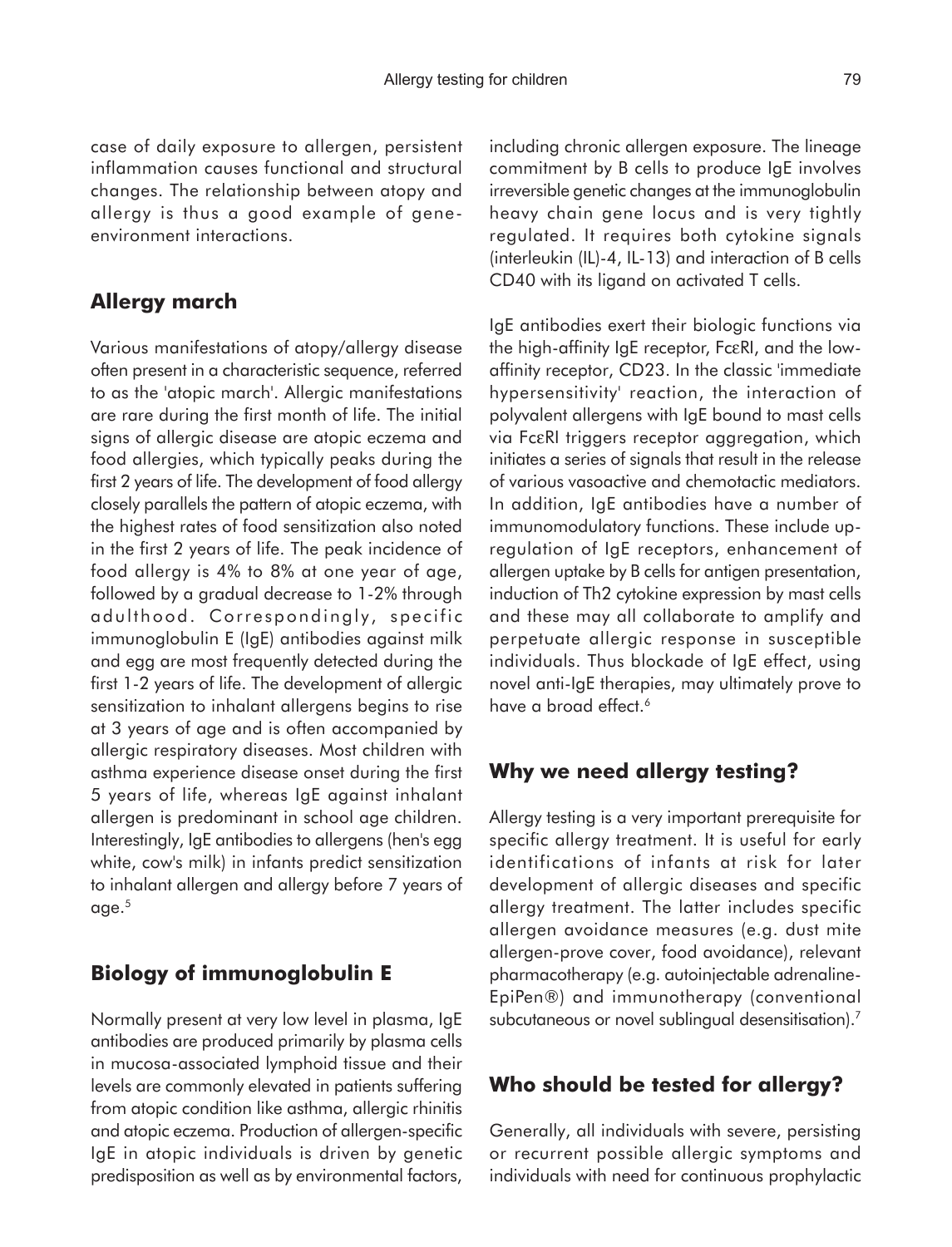treatment should be tested for specific allergy irrespective of the age of the child (Table 1). The range of allergy tests typically depends on age of the child, positive family history and symptoms such as possible seasonal or diurnal variations.

*Asthma*. Allergy testing should be performed, where an early intervention (elimination of relevant allergens/treatments) may improve disease control and prevent progression of disease.

*Atopic eczema*. Symptoms not under good control by topical steroids or when food allergy is suspected should also be tested.

*Urticaria* is rarely caused by allergy except in cases with close relation to intake of specific food or exposure to specific allergens.

*Insect sting reactions.* Virtually non-existing in local children but occasional happens in expatriate children. Children should only be tested for allergy to insect venoms (bee or wasp) in case of severe systemic reactions. Local reaction and urticaria are not indication for testing.

*Allergy to drugs.* Allergy testing should be conducted for symptoms such as itchy skin reactions, urticaria, angioedema, asthma or anaphylaxis. Maculopapular exanthema is not an indication for testing.

*Latex allergy.* Allergy testing is primarily indicated for at risk children group, e.g. spina bifida, urogenital malformation with recurrent catheter insertions, early major surgery, atopic subjects or other patients who have clinical symptoms upon exposure to latex.

*Anaphylaxis.* Patients with anaphylaxis need a thorough, comprehensive allergy-immunology evaluation to diagnose the specific aetiology. It aims at preventing exposure to the allergens and providing strategies for dealing with episodes of

| Gastrointestinal symptoms: vomiting,<br>diarrhoea, colic, failure to thrive | Persisting or intermittent symptoms without any other known reason                                                                                                                                                                                                                                   |  |
|-----------------------------------------------------------------------------|------------------------------------------------------------------------------------------------------------------------------------------------------------------------------------------------------------------------------------------------------------------------------------------------------|--|
| Atopic eczema                                                               | Persisting symptoms or allergen related symptoms, particularly in<br>case of other concurrent atopic symptoms                                                                                                                                                                                        |  |
| Acute urticaria/angioedema                                                  | Severe cases and/or suspicion of specific allergy                                                                                                                                                                                                                                                    |  |
| Children <3 years of age with recurrent<br>wheezing/asthma                  | Persisting severe symptoms and need daily treatment<br>Children with long lasting cough/wheeze/dyspnoea, particularly<br>during play/physical activity and during the night<br>Children with reduced level of activity or frequent pneumoniae<br>without other known causes should be allergy tested |  |
| Children $>3$ years with asthma                                             | Should always receive allergy testing for relevant allergen<br>Should be investigated for rhinitis                                                                                                                                                                                                   |  |
| Rhinitis                                                                    | Treatment resistant cases<br>Should be investigated for concurrent asthma                                                                                                                                                                                                                            |  |
| Conjunctivitis                                                              | Treatment resistant cases                                                                                                                                                                                                                                                                            |  |
| Insect sting reaction                                                       | Only severe systemic reactions should be tested                                                                                                                                                                                                                                                      |  |
| Anaphylaxis                                                                 | Should always be evaluated for allergy under special observation                                                                                                                                                                                                                                     |  |
| Contact dermatitis                                                          | Treatment resistant dermatitis, hand dermatitis, unusual distribution<br>(consider patch testing)                                                                                                                                                                                                    |  |

#### **Table 1.** Indications for allergy testing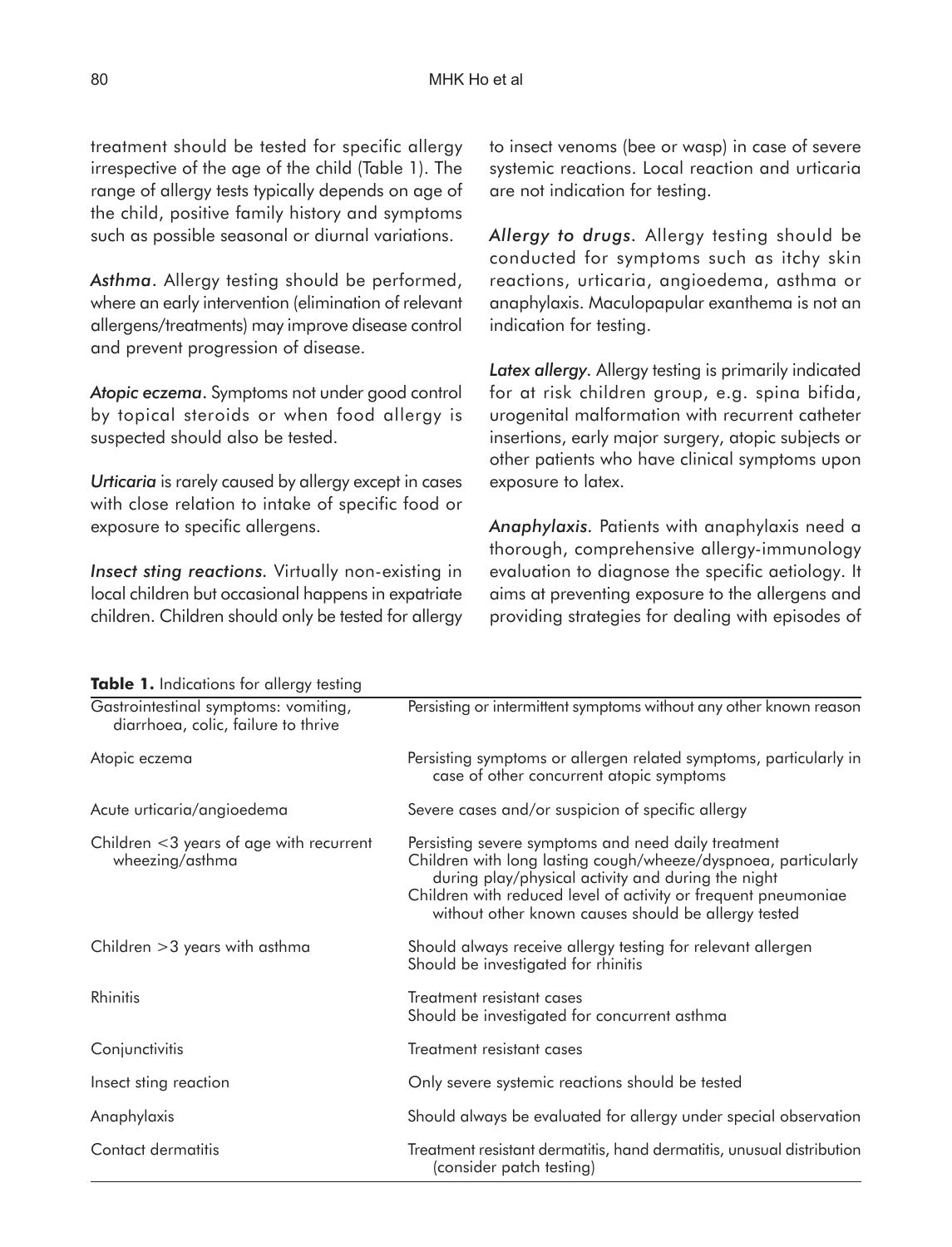allergic anaphylaxis. The physician and family need to implement a written action plan detailing the early recognition of signs and symptoms of anaphylaxis and the use of an epinephrine autoinjector for self-administration as pre-hospital treatment. Because fatal anaphylaxis occurs despite timely and appropriate treatment, successful avoidance strategies and education remains the mainstay of management.<sup>8,9</sup>

### **How do we select allergen panels?**

In rank order, house dust mites (*Dermatophagoides pteronyssinus* and *Dermatophagoides farinae*) and cockroach are the commonest inhalant allergens in Hong Kong.<sup>10-12</sup> Pets (dog and cat dander) should be tested according to exposure. Common food allergens are not much different from those of Western data, with cow's milk common in infants. Hen's egg, codfish and peanuts are common in preschoolers. Shellfish is relative common in adolescents or young adults.13 Other foods like wheat and tree nuts are quite uncommon and should only be tested when there is a relevant history. In Table 2, proposals of relevant allergens testing at different ages are described. When children are tested according to age for specific allergy diagnosis, additional testing might be considered for assessment of sensitization reflecting the atopic constitution.

### *Children less than 3 years*

In early infancy, food allergy with manifestations from skin, gastrointestinal or respiratory tract is relative common. Atopic eczema and recurrent wheezing are the common presenting symptoms. Children with long-lasting cough/wheeze/ dyspnoea, particularly during play/physical activity and during night and children with reduced level of activity or frequent pneumonia without other known causes should be allergy tested. Children with food allergy almost always show symptoms from two or more organ systems concomitantly, but in some cases, e.g. atopic eczema, the children may only show one severe persisting symptom. Cow's milk allergy is the most common food

allergy in young children followed by allergy to hen's egg, peanut and fish. A few children are sensitized to indoor inhalant allergens already during the first 1-2 years of life and in case of persisting asthmatic symptom, allergy testing for relevant indoor allergens such as mite and cat may be useful.

### *Children above 3 years*

With increasing age, allergy to inhalant allergens develops, including indoor allergens (house dust mites, pets, cockroaches) and outdoor allergens (pollen and moulds). During childhood a high frequency of sensitization is seen in individuals with asthma, rhinitis or conjunctivitis. A great proportion of asthmatics  $($ >70%) also suffers from rhinitis, and a great proportion of individuals with rhinitis also suffers from asthma, though frequently not detected. Typical hay fever is seldom seen in Hong Kong. We rarely need to test patients on pollens. Mold/fungi allergy is also infrequent in local children.

### *Cross-reactivities*

Cross-reactivities occur when two or more allergens share epitopes, or in some cases have very similar epitopes, and therefore bind to the same IgE-antibodies. Thus, patients sensitized to one of the allergens may also react to the other without previous exposure and sensitization. The knowledge about cross-reactivities is important when evaluating the need and extent of allergy testing (Table 3).

# **Practical pearls**

Although positive skin prick test (SPT) and/or positive specific IgE in serum indicate that a person has antigen-specific IgE, these findings do not prove that exposure to the allergen in question causes clinical allergic symptoms. Theoretically, only controlled allergen challenge can confirm the cause-effect relationship. However, in daily clinical practice, it is common to use a positive SPT and or/presence in serum of specific IgE to relevant environmental allergens and a suggestive clinical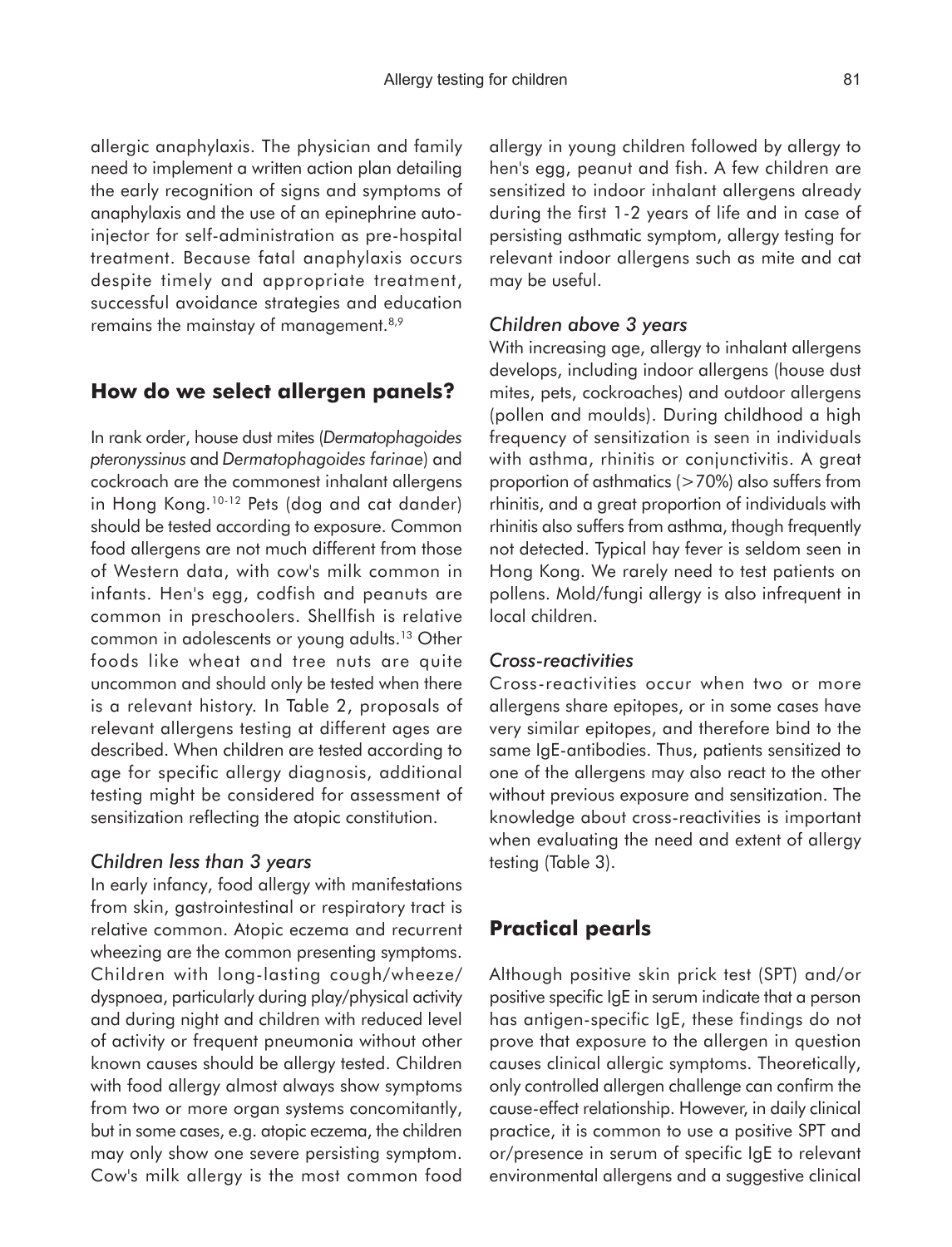| <b>Disease/symptoms</b>                                                 | What to test in relation to age                                                                                                                                                                                                                                                                                                          |                                                                                                                                                                                                                                                                                      |
|-------------------------------------------------------------------------|------------------------------------------------------------------------------------------------------------------------------------------------------------------------------------------------------------------------------------------------------------------------------------------------------------------------------------------|--------------------------------------------------------------------------------------------------------------------------------------------------------------------------------------------------------------------------------------------------------------------------------------|
| Eczema                                                                  | <3 years of age<br>Foods (for IgE food allergy<br>associated eczema)<br>$\frac{1}{2}$ cow's milk (most common $\frac{1}{2}$ year)<br>egg white<br>peanut, cod fish,<br>if with suggestive history test:<br>wheat, nuts, soy<br>inhalant allergen<br>(to test the atopic risk)<br>house dust mites<br>$\bullet$<br>cat, dog and cockroach | >3 years of age<br>Foods (in case with severe<br>persisting eczema)<br>cow's milk<br>egg white<br>peanut<br>if with suggestive history test:<br>wheat, nuts, fish, shellfish, soy<br>inhalant allergen<br>(allergen-associated eczema)<br>house dust mites<br>cat, dog and cockroach |
| Persistent and intermittent<br>runny and stuffy nose<br>and/or wheezing | For allergen-specific diagnosis<br>house dust mites<br>cat, dog and cockroach<br>$\bullet$<br>$+$ /-molds<br>$+/-$ pollen                                                                                                                                                                                                                |                                                                                                                                                                                                                                                                                      |

**Table 2.** Allergy testing according to age and disease/symptoms. The allergen panel should be adjusted according to allergen related symptoms and local allergen exposure, indoor as well as outdoor (in Hong Kong we seldom has positive tests to outdoor allergens)

|  | Table 3. Cross-reactivities between allergens |  |  |
|--|-----------------------------------------------|--|--|
|--|-----------------------------------------------|--|--|

| <b>Symptom related allergens</b> | <b>Frequently cross-reactive allergens</b>                                  |
|----------------------------------|-----------------------------------------------------------------------------|
| Cow's milk                       | Goat's milk, sheep's milk, beef                                             |
| Peanut                           | Tree nuts, soy beans, green beans                                           |
| Shrimp                           | Other shellfish e.g. clams, crabs, lobsters                                 |
| Dust mites                       | Shellfish (with tropomysin)                                                 |
| Grass                            | Potato, tomato, wheat, peanut                                               |
| <b>Birch</b>                     | Apple, apricot, plum, peach, hazelnut, carrot, potato, celery, cherry, pear |
| Latex                            | Kiwifruit, mango, papaya, avocado, banana, chestnut                         |
| Lentils                          | Peanut, soy                                                                 |

history as proof of allergy induced disease. The higher the specific IgE antibodies, the stronger the association with clinical disease. SPT and *in vitro* tests may differ in their accuracy (sensitivity, specificity and reproducibility) to detect sensitization depending on the quality of the extracts used and the methodology. Patients referred to tertiary centre and/or specialists tend to have a higher prevalence of sensitization, multiple sensitization and more severe clinical symptoms. Thus, extrapolating the data directly from tertiary centre without due consideration of local setting is not very desirable. In community practice, where a low level of mono-sensitization without a suggestive clinical history may be encountered, the clinical relevance may be limited.

Allergy testing includes the following elements:

- Case history
- Determination of IgE-sensitization
	- ♦ SPT
	- ♦ Total and specific IgE in serum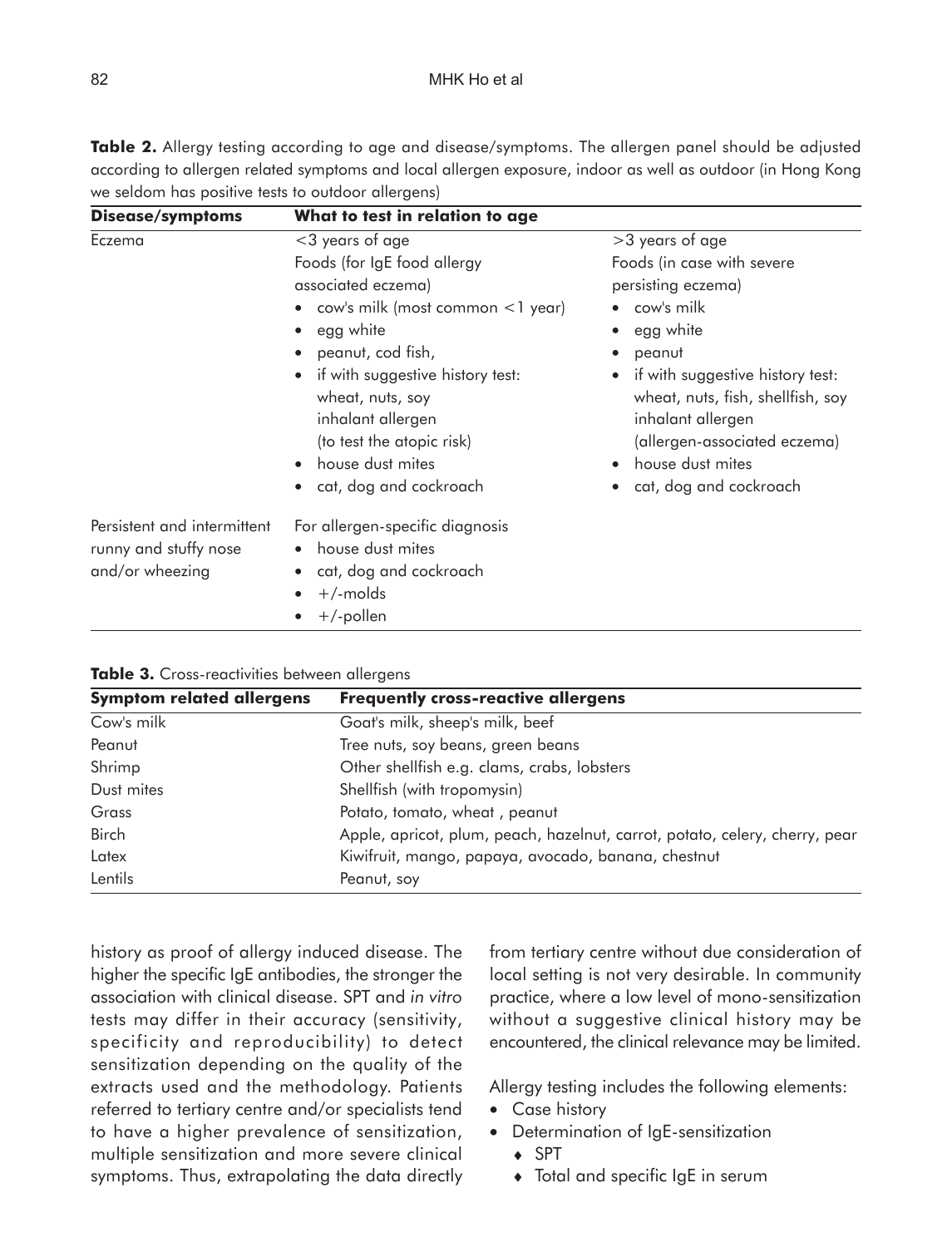- Allergen challenge
	- ♦ Food allergy (in particular)
- Other optional tests (e.g. basophil histamine release assay, environmental investigations). These tests are mainly for research purposes or in the hands of specialists

# **Skin prick test**

Percutanous/epicutaneous (prick or puncture) with allergen extracts is the favoured method of *in vivo* testing for IgE-mediated sensitivity. It is safe, not painful and easy to perform. It is less sensitive but more specific than intradermal route. Intradermal skin test for food allergy is now considered inappropriate due to higher risk of systemic reaction. It is, however, reserved for evaluation of drug allergy because haptens of drugs are weak allergens.

There is no age limit for doing skin test in children but the number of skin tests should be kept to the minimum, especially for younger children. The prerequisite is avoid short and long acting antihistamine for 3 and 7 days prior the test respectively. Potent topical steroid and calcineurin inhibitors over the tested area should also be avoided for 1-2 weeks. Positive control (histamine, 10 mg/ml) and negative control (glycerated saline) solutions are used. SPT are performed on the back in infants and on the forearm in older children. The skin wheal diameter is measured between 10 to 15 minutes later. Irregular shapes are recorded as the mean of two perpendicular diameters. Attention should be paid to the quality of extracts and the characteristics of the device used. The results should be documented in a quantitative manner that can be interpreted by other practitioners. We prefer to use single head lancet than multi-adaptors. The lancet gives clearer result, whilst multi-adaptor is easier to perform in case of a non-cooperative child. However it tends to give more false positives due to its larger grid which inflicts a bigger trauma to skin.

Positive skin test results are also useful for

education purposes to the patient and the patient's family, and may improve treatment compliance. A positive response is often referred to as a wheal of 3 mm or larger. SPT is most informative when negative because the negative predictive value (NPV) of the test is very high (>95%). Conversely, the positive predictive value (PPV) is between 30% and 50%. Thus positive skin tests must be correlated with clinical history and food challenges. The size of wheal depends on many factors such as level of specific IgE, binding affinity of the IgE antibody, releasability of the patients' mast cell, reactivity of patients' skin to histamine, area of body used for testing (with back being more reactive than the arm) and sometimes age (baby younger than 4 months may have false negative results).

With standardised allergen reagent and technique, the diameter of wheals in SPT correlates with clinical sensitivity but not severity, i.e. the larger the wheal , the more likely clinical reaction would develop upon exposure but it does not predict how severe the reaction will be.<sup>14-20</sup> In the analysis of fruit allergy, we sometimes need to apply prick-by-prick technique with fresh fruit as "testing reagent" because some of the fruit proteins are quite labile and their allergic potential readily lose after even brief storage and processing.

# **Total IgE**

It is used as an indicator of atopy but not by itself a diagnostic marker for allergic disease. There is a wide overlap in the total serum IgE levels between atopic and non-atopic populations (e.g. parasitic infestation, skin diseases other than eczema, drug induced conditions, graft versus host disease, Hyper IgE syndrome etc.).

# **Quantification of serum allergenspecific IgE**

This is the most important analyte measured in the clinical immunology laboratory for diagnosis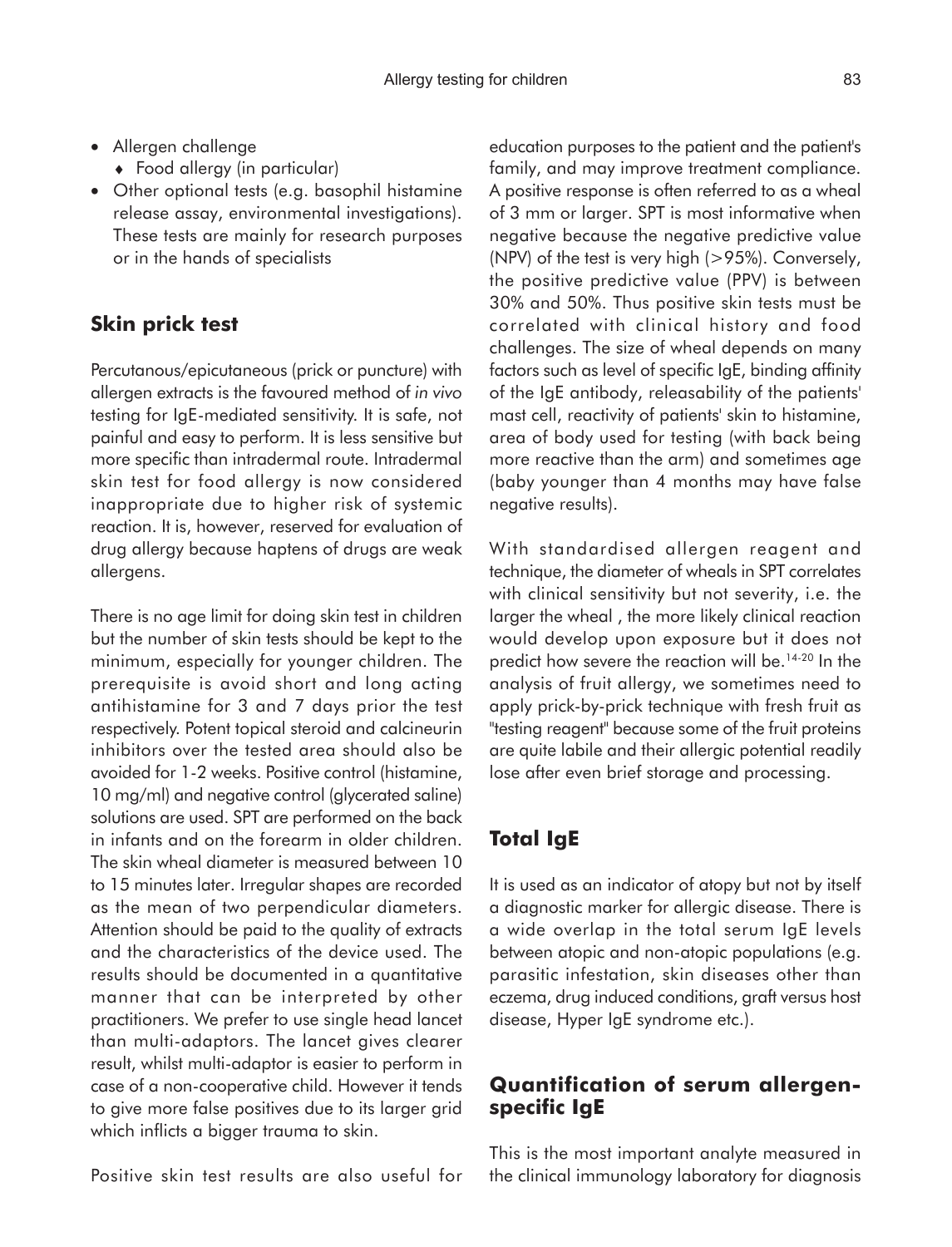of allergic disease. It is synonymous with radioallergosorbent test (RAST). Classically it is a two-stage non-competitive radioimmunoassay. Allergen-specific antibodies are bound to an allergosorbent. Bound IgE antibodies are detected with radio-iodinated anti-human IgE. An analysis against a standard calibration curve is performed in each assay to quantify the allergen-specific IgE. Now after several generations of modification, most practising allergists and accredited laboratories favoured the use of a FDA-approved system, namely CAP-FEIA or ImmunoCap (Phadia, Pharmacia, Uppsala, Sweden). It is in fact widely validated in different clinical settings and ethnic populations. Quantitative IgE levels to selected foods (milk, egg, fish, and peanut), if above a pre-defined IgE antibody threshold (Table 4), may eliminate the need for food challenges.21-24 It is interchangeable with SPT for inhalant allergen in most of the circumstances.

Specific *in vitro* IgE immunoassays may be preferable to skin testing for patients and their families who: 1) have severe dermographism, or generalised eczema, 2) unable to stop antihistamines, 3) refuse skin testing or cannot cooperate with testing and 4) have a clinical history suggestive of a higher risk of anaphylaxis with skin testing to a particular allergen. However, RAST is rather expensive and of limited availability. In general, we preferred SPT than RAST in daily clinical practice.

# **Multi-allergen test**

This is a quantitative *in vitro* measurement of a panel of common food or inhalant allergens (e.g. Phadiatop®, Phadiatop infant®, fx5®). It is often applied to young infants as screening of atopic constitution.25 Generally, we think it is a better tool than total IgE as an indicator of atopy. Prediction of asthma development at age of 4-5 years has been made by utilising the sum of IgE antibodies level in combination with the number of allergens that elicit positive tests results. It may represent a more efficient diagnostic tool and its wider application is being actively sought. One recent study suggested it might be used as an alternative to SPT in the epidemiological setting to diagnose atopy.26 The results of the tests were: sensitivity 85.0% (95%CI 82.2-87.8%), specificity 85.5% (95%CI 82.7-88.3%), positive predictive value 72.7% (95%CI 69.0-76.1%), negative predictive value 92.7% (95%CI 90.6-94.7%) and accuracy 85.3% (95%CI 82.3-88.0%); with better performance among the symptomatic groups. New emerging commercial blot kits, which could screen out a large number of allergens with minute amount of blood, are in fact not well studied.

| <b>Study population</b>  | Age (year) | Food       | Cut-off level*  |
|--------------------------|------------|------------|-----------------|
| Skin prick tests         |            |            | Wheal size (mm) |
| Australian               | $\leq$ 2   | Cow's milk | 6               |
|                          |            | Egg        | 5               |
|                          |            | Peanut     | 4               |
| Australian               | $\leq$ 16  | Cow's milk | 8               |
|                          |            | Egg        |                 |
|                          |            | Peanut     | 8               |
| Serum food-specific IgE# |            |            | KUa/L           |
| <b>USA</b>               | $\leq$ 14  | Cow's milk | 32              |
|                          |            | Egg        | 6               |
|                          |            | Peanut     | 15              |

**Table 4.** Diagnosis decision points of skin tests and serum specific IgE levels for clinical food reactivity

\*95% positive predictive value of positive food challenge, it varies with study population and currently no Asian data #by (Pharmacia-CAP-FEIA)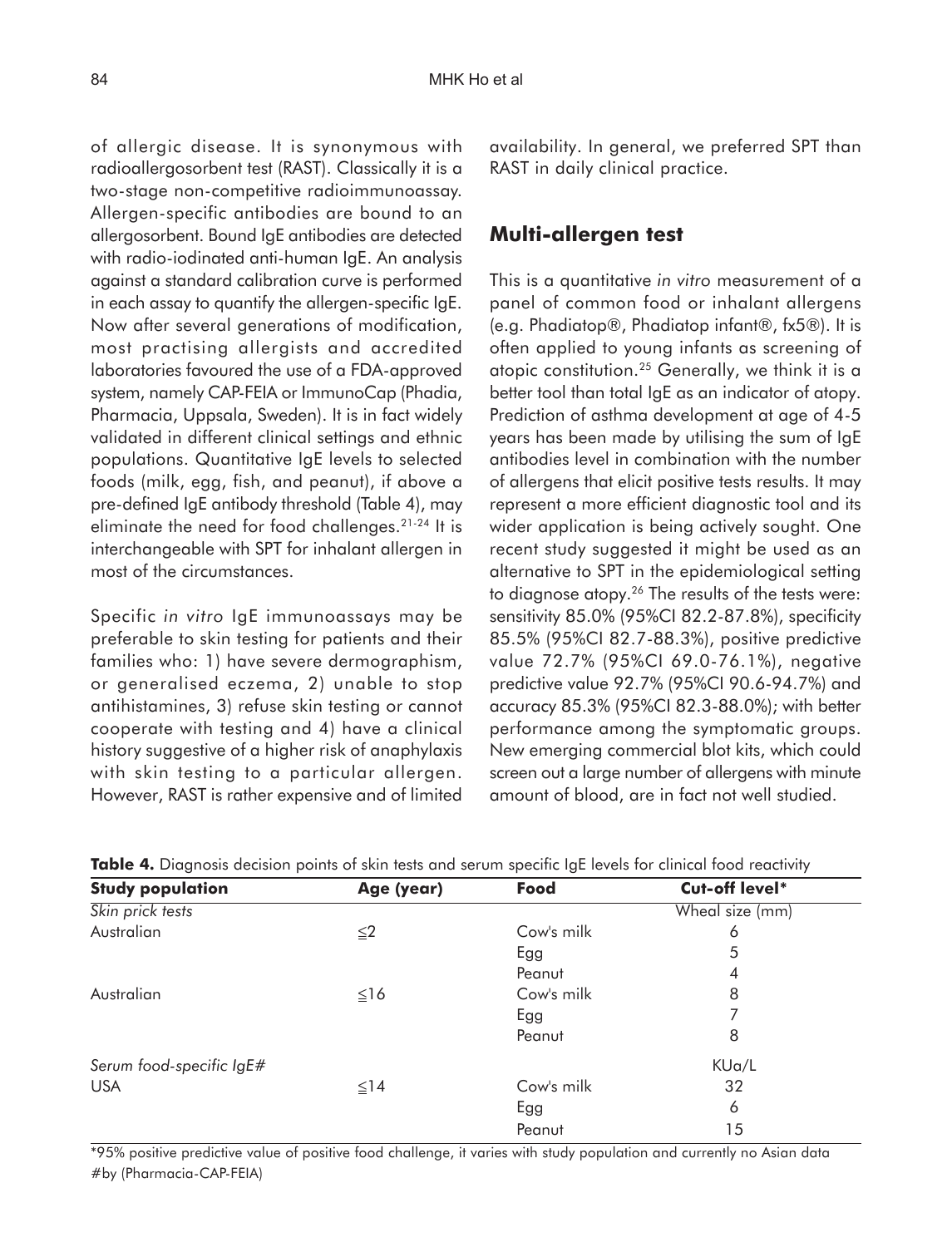### **Patch test**

Clinical features may be insufficient to distinguish allergic from irritant contact dermatitis and endogenous eczema. Patch tests are used in delayed hypersensitivity reactions (i.e. allergic contact dermatitis). Patch testing is indicated in patient with treatment-resistant dermatitis, hand dermatitis, stasis dermatitis, suspected allergy to topical medicaments (e.g. otitis externa) and suspected occupational exposure. Eczema with unusual distribution should preferably seek specialist (e.g. dermatologist) opinion prior to performing such test. Three important considerations before we coin the diagnosis of contact dermatitis: a) the index case has the clinical feature of contact dermatitis, b) the index cases have environmental exposure to the allergen in consideration and c) the allergen identified by patch test explains the clinical feature and course. Unselected patch testing in people with eczema can have many caveats.

The test involves placing a series of allergens on the skin and leaving them in place for 48 hours. The precise technique varies between different centres but experience is essential for correct interpretation. Allergen is applied in aluminium Finn chambers (a disc with a rim), usually on the back. Allergen can be applied in an inert vehicle such as petroleum jelly or in an aqueous solution. Substances in petroleum jelly are applied directly to the disc solution or on filter paper. The chambers are held in place with non-allergenic tape (Micropore® or equivalent) and are left for 48 hours. During this time the patient is instructed to keep the area dry and not to remove or tamper with the tests. Bathing and showering should be avoided until after the final reading. Some would re-examine the skin at 72 and 96 hours if there is no reaction at 48 hours. It gives semi-quantitative scale which is usually reported on a three point scale  $(+, ++, +++)$ . Toxic/irritant reactions and questionable results should be documented. Most centres use a standard series of the most frequent allergens for all patients and add on other allergens according to patient's clinical history and likely exposure.

Data on patch test findings in Hong Kong are scarce. In a retrospective analysis of all patch tests performed on patients with suspected allergic contact dermatitis in the Social Hygiene Service, a total of 2585 patients were patch tested with the European standard series from January 1995 to December 1999.<sup>27</sup> One or more positive responses were noted in 55% of subjects. The most common allergens were nickel sulfate (24.4%), fragrance mix (13.7%), cobalt chloride (8.7%), p-phenylenediamine (6.0%) and balsam of Peru (5.7%). Nickel sensitivity was more common in female patients and dichromate sensitivity was more common in male patients. A positive atopy history was a significant risk factor for contact allergic sensitivity. We should be cautious about the fact that some atopic subjects may have false negative result due to skin anergy.

In children, allergic contact dermatitis is relatively uncommon. As an infrequent user, we prefer using a commercial kit (True-test®) for patch testing. There is a standardised reading method according to the manufacturer. The main problem is that the applied test may quite easily slough off. We have solved it by additionally applying Tegaderm® or equivalent over it, providing that the patient has no allergic history to such material.

Atopy patch tests have been used in recent studies<sup>28</sup> for identification of cell mediated reactions to foods, particularly in children with atopic eczema. It uses similar technique as Finn Chamber method with food allergen soaked in a filter paper. A diagnostic algorithm (atopy patch test constitutes part of it) has been proposed by several international working groups (Figure 2).<sup>29</sup> A ready-to-use atopy patch test (Diallertest®) is now available in Hong Kong. It is a commercial kit with standard interpretation defined by the manufacturer. It is used to identify cow's milk delayed hypersensitivity. Patient with positive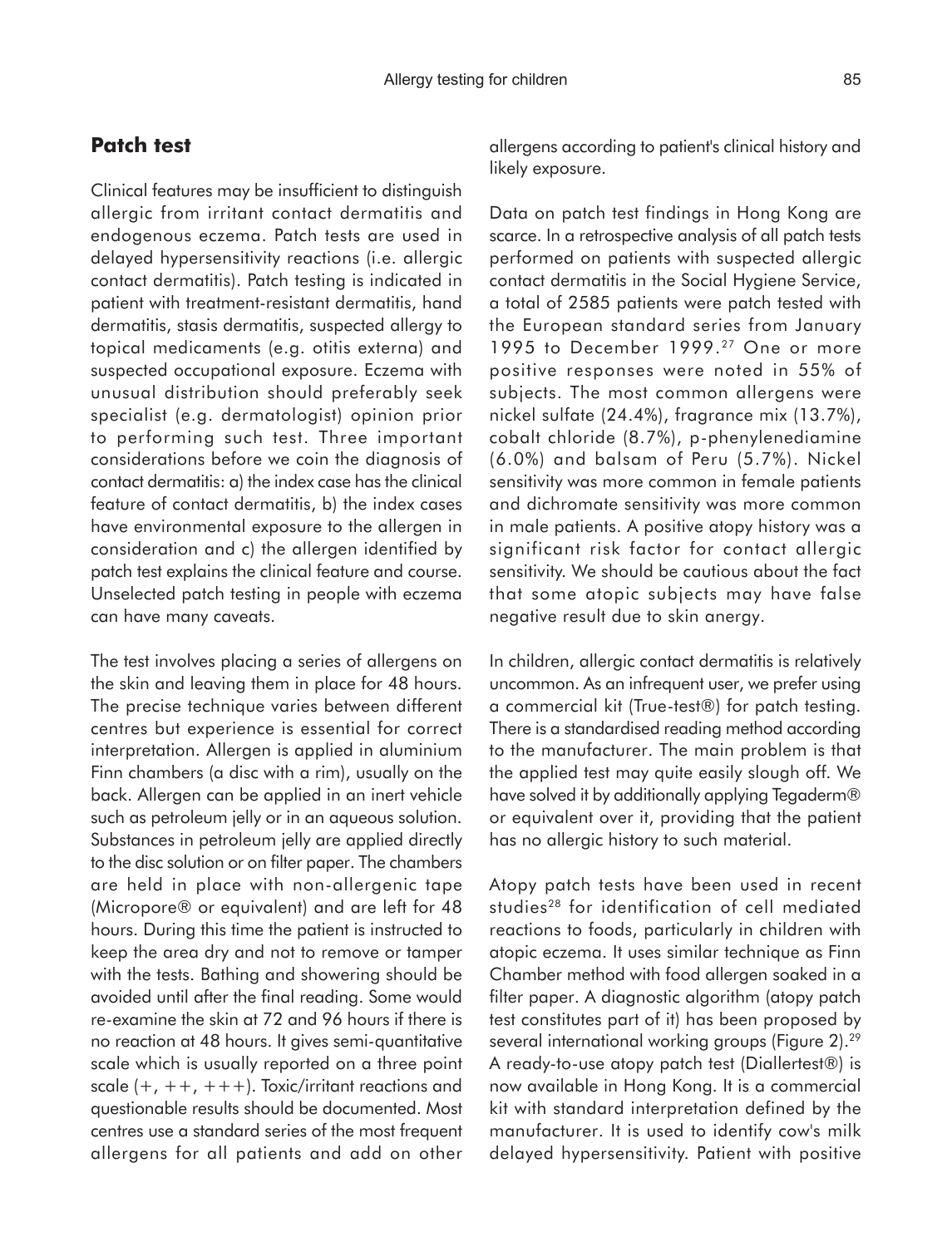

Figure 2. Diagnostic algorithm for food related hypersensitivities.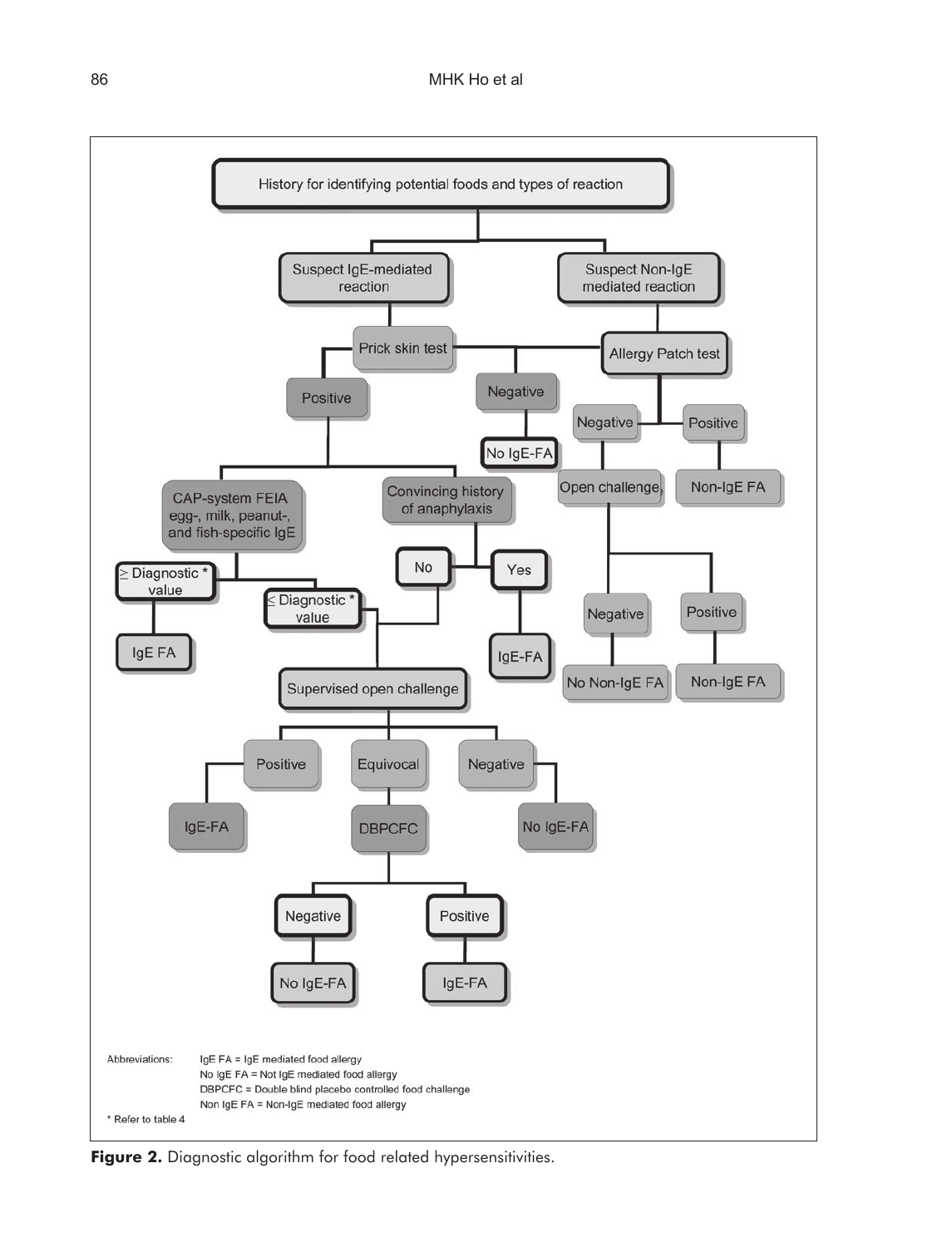results is thus recommended to be fed with extensive hydrolysed formula (e.g. Neocate®). The manufacturer of this test is also the manufacturer of the recommended special formula. There is so far only one controlled study sponsored by the company, showing a sensitivity of 76%, a specificity of 90% and 90% PPV in comparing atopy patch test with food challenge.<sup>30</sup> We believe that such test should be properly evaluated in the local population before wide adoption.

### **Provocation test**

The provocation test or challenge test is recognised as the gold standard against all other *in vivo* or *in vitro* tests. Inhalation allergen challenges applied via route of ocular, intra-nasal, respiratory tract are rarely performed nowadays particularly in children. Food and drug challenges are relatively common. Food challenge is by far the most common procedure carried out in the paediatric allergy service under the supervision of trained medical personnel. Food challenge procedure should be properly validated and standardised in administration and documentation. This involves giving a child increasing amounts of a food over a period of about several hours and observing for any objective clinical allergic response within a setting with resuscitative facilities. The different approaches to food challenges are listed in Table 5.

### **Other tests**

#### *Histamine release test*

This test measures the histamine release from basophil granulocytes. The results of histamine release test were comparable to the results of SPT and specific IgE-tests. Histamine release test is more complicated for daily clinical practice, but may be a helpful tool in certain cases, e.g. testing for infrequent allergies or drug allergies.

### *Assessment of indoor allergens*

Determination of allergen content in house dust samples (house dust mites, pets) may be useful in order to prove clinically important exposure to the investigated allergens and to monitor avoidance measures.31 But the main problem of this test is the difficulty in standardising the collection and quantification methodology.

### **Allergy testing application in clinical scenarios**

#### *Atopic dermatitis and food allergy*

In our paediatric dermatology clinic, overwhelming majority of cases are being consulted for poorly controlled eczema. Issues concerning food allergy and allergy testing are commonly brought up by parents. Self-initiated avoidance/elimination of a wide range of foods is not uncommonly seen and some may actually render their child with problem of malnutrition and poor growth. From the allergy perspective, literature reports suggested about a third of children with moderate to severe atopic eczema was affected by food allergy, though some recent reports claimed an even higher proportion.<sup>32</sup> The younger the child and the more severe the eczema, the more likely the child is affected by food allergy.33-36 Egg, milk and peanut allergy account for about 80% of food allergy diagnosed by food challenge in children with eczema and egg allergy is the most common. Appropriate diagnosis of food allergy and elimination of the culprit may lead to significant clearing of eczematous lesions in the majority of food allergy-associated eczema. Infants with eczema and egg allergy are at high risk for developing respiratory allergy.

The diagnosis of food allergy in eczema is complicated by several factors related to the disease: 1) the immediate response to ingestion of causal food is apparently down-regulated with repetitive ingestion, making obvious "cause-effect" relations by history difficult to establish; 2) other environmental trigger factors (other allergen, irritants, infection) may play a role in the waxing and waning of the disease, obscuring the effect of dietary changes and 3) patients have the ability to generate IgE to multiple allergens which may or may not be associated with clinical symptoms,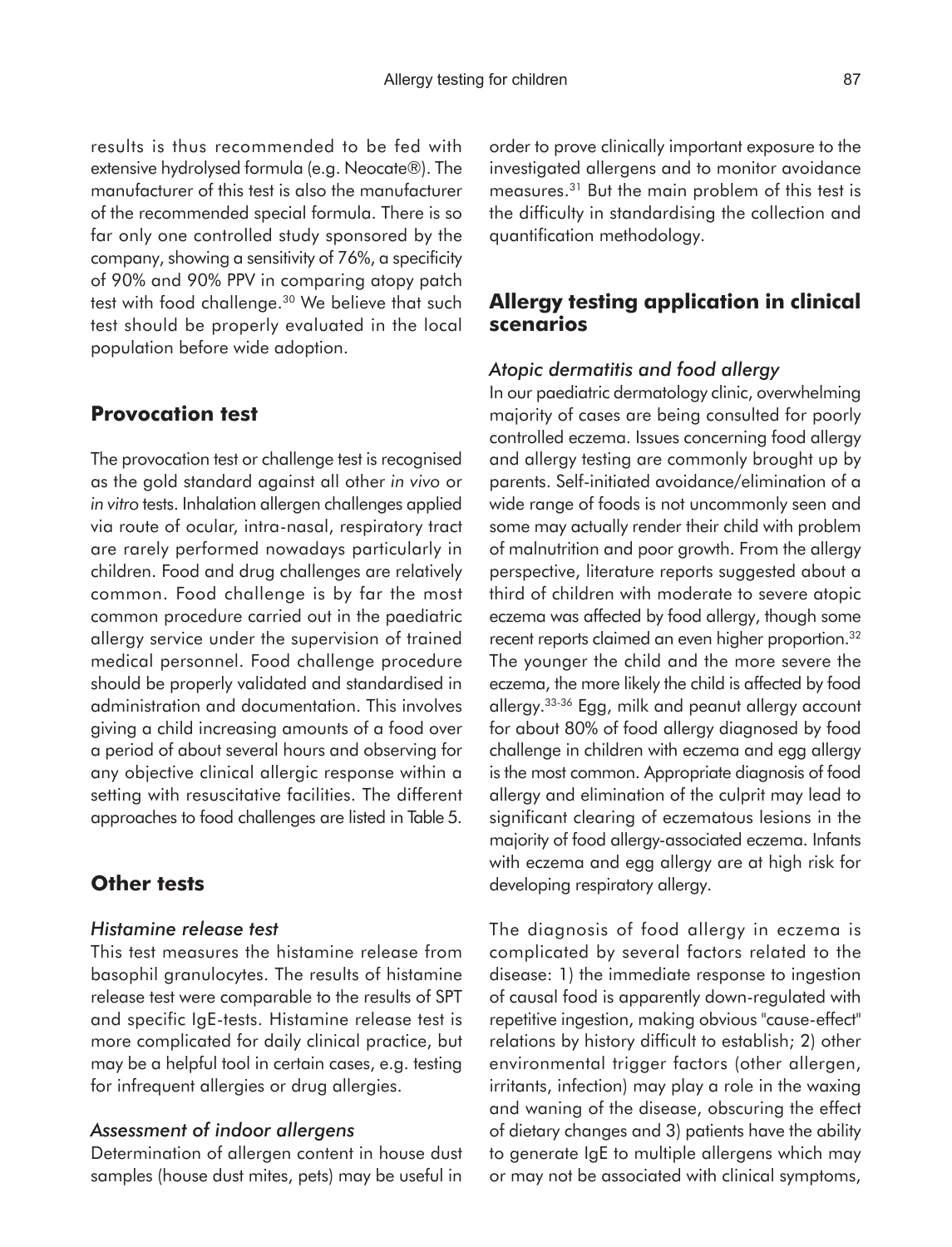#### **Table 5.** Different approaches of food challenges

#### **Open challenge**

- Scientifically less vigor
- Useful in situation to refute the suspected history in which the chance of allergy is low
- Useful for infants and young child in whom subjective symptom is rarely a problem

#### **Single-blind challenge**

- Very useful in daily clinical allergy practice
- Less time consuming than double-blind-placebo-controlled challenge
- Often provide an excellent diagnostic aid in confirming or refuting histories of hypersensitivity reactions, in particular circumstances where patient opinions or concerns may influence the outcome.

#### **Double-blind, placebo-controlled challenge**

- 'Gold standard'
- Designed to reproduce the individual's signs and symptoms
- Tedious and time consuming, may take days to complete

making diagnosis based solely on laboratory testing impossible.

The best general approach is to screen children suffering from moderate to severe persistent eczema for food sensitization: <1 year to milk and <3 years of age to eggs, cod fish, peanuts by using SPT or RAST, with only additional testing for other suspected food when we obtain the relevant history. If RAST reveals specific IgE to certain foods, then determining the quantity of food-specific IgE antibodies (e.g. CAP-FEIA, Pharmacia) to the positive allergens would indicate whether food challenge are necessary. After this, the best initial treatment is elimination of suspected food from the diet, followed by a food challenge if indicated. Because symptoms are chronic in eczema and often a large number of foods are alleged, it is often necessary to perform diagnostic oral challenge.

### *Urticaria and angioedema*

Causes of acute urticaria can only sometimes be determined and are likely to involve IgEmediated reactions, viral infections or insect bites and stings. If there is no apparent trigger and temporal relationship with food exposure, the positive yield of doing skin test or RAST is actually quite low. Chronic urticaria (>6 weeks) is typically idiopathic. Physical stimuli (pressure, rubbing, thermal, solar) often contribute to the symptoms. Urticaria must be distinguished from urticarial vaculitis and sometimes skin biopsy may be required. In 40 consecutive local children referred to us for evaluation of chronic urticaria with a median follow up of 26 months, about 60% has a prolonged remission. They have been investigated by a standard panel of allergy test (common inhalation allergen and food allergen screening by SPT or RAST) and autoimmunity screening (ANA, C3 C4, antithyroglobulin, anti-microsomal antibody), and fewer than 5% has any positive test of the above panel. C1-inhibitor assay has been studied in 1/3 of patients before seeking our opinion for recurrent angioedema and none actually show positive result. In fact it is quite unnecessary for such test to be done if the case has concomitant urticaria, so called "itchy angioedema". We agree to screen C1-inhibitior in case of painful angioedema, laryngeal oedema, prolonged oedema with poor response to antihistamine and adrenaline and those with positive family history (data from author, manuscript in preparation). C3/4 is an alternative screening test as C1-inhibitor quantification alone may miss a substantial number of those functional deficient cases. Adult studies suggested that contact allergen<sup>37</sup> and food additive<sup>38</sup> seems to be relevant in some of the chronic urticaria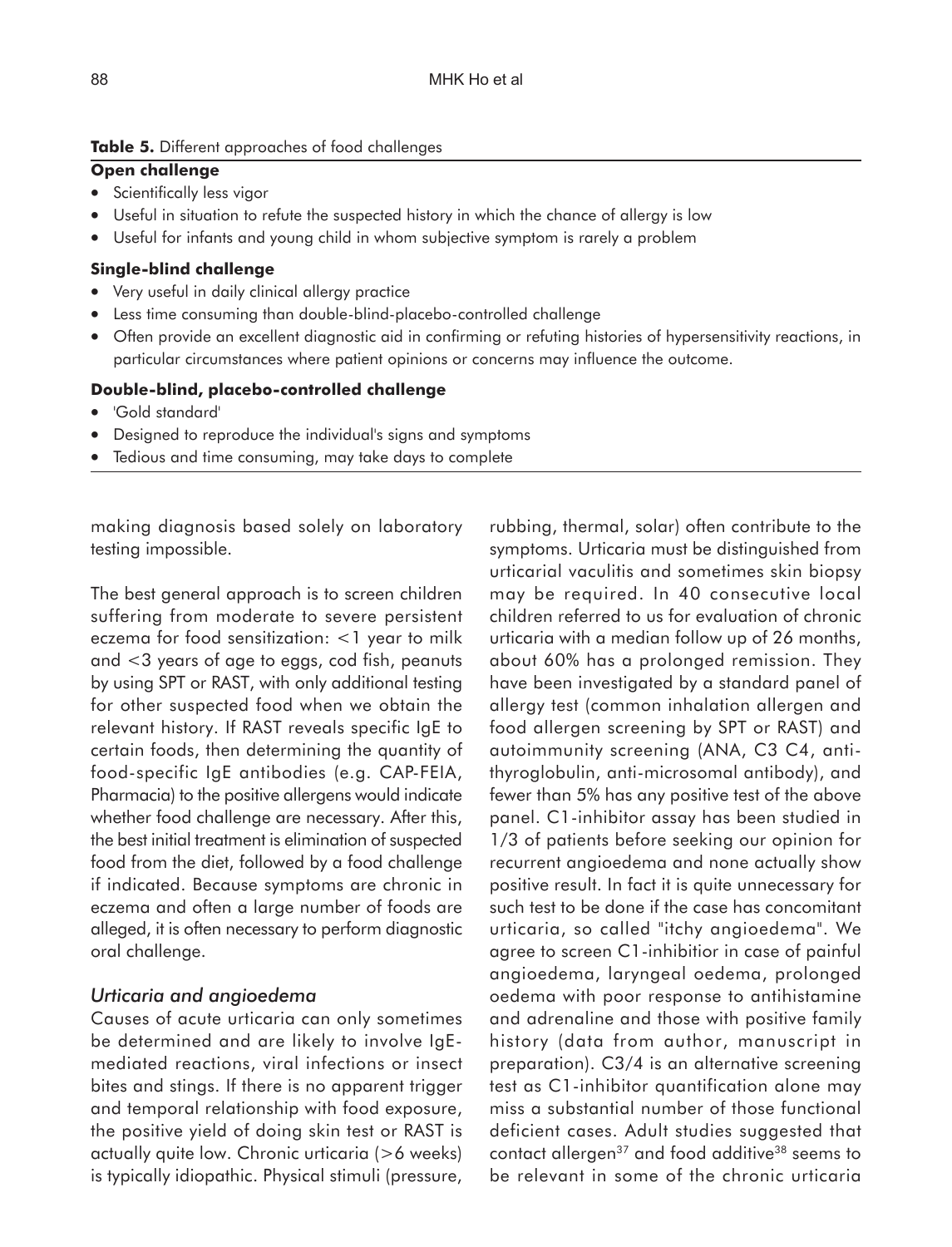patients. However, similar study in children is currently lacking. Our clinical impression is that food additive may not be very relevant. The majority of parents among our paediatric patients have been doing such measures but this seems unhelpful.

### *Anaphylaxis, systemic mastocytosis and mast cell tryptase*

Anaphylaxis is a potentially fatal multi-system syndrome as a result of massive release of inflammatory mediators from mast cells and basophils. Typically, the symptoms can be cutaneous, respiratory, gastrointestinal and/or cardiovascular. Cutaneous symptoms are the most commonly occurring symptoms in acute anaphylaxis but the absence of cutaneous symptoms does not preclude the diagnosis of anaphylaxis. Strictly, quantification of mast cell tryptase is not an allergen test, but rather to differentiate a true anaphylactic event from other medical emergencies.39 Tryptase is the most abundant protein in mast cells. It is also found in basophils in much smaller amount. Tryptase proforms are continuously released from the mast cells into the bloodstream reflecting the number of mast cells. Elevated baseline tryptase levels serve as a risk marker for certain patients to get into severe anaphylactic reactions, especially after parenteral introduction of substances such as insect venoms and drugs. Pathological increased levels of tryptase proforms reflect the mast burden in certain haematological abnormalities, neoplasms and the severity grade in systemic mastocytosis.40 Mature tryptase is released into the blood stream during mast cell activation, either by IgE or non-IgE mediated mechanisms. The transiently increased level of mature tryptase  $(>10 \mu g/L)$ , detectable 1 to 4 hours after the onset of systemic symptoms with hypotension, serves as a clinical marker confirming anaphylaxis. The biological half-life for tryptase is about 2 hours. The return of baseline should be verified.40,41 Since the test availability is quite limited, prior consultation should be made with laboratory immunologist.

### **Should I develop allergy testing service in my office practice?**

The primary care sector is in a state of flux at the moment, owing to reposition of health bureau/ Hospital Authority's service target and parallel discussion about the future shape of the healthcare system including building up a children's hospital. Whatever shape the new system takes, we can be sure that there will continue to be a large number of patients with allergic conditions who will want to know more about their condition, the substance to which they are reacting and what they can do to improve matters. Ideally, this advice should be easily accessible to the patient. It should be possible to provide targeted information and recommended care pathway for individual patients and their advisors in the healthcare system. Anyone who is advising on allergen avoidance or other targeted intervention ought really to be offering a diagnostic service to guide their decision-making. We have been training nurses in doing skin testing and many nurses specialising in food allergy and asthma have already received training in skin testing and allergy advice. However the public sectors are reluctant to deploy them in fulfilling this task as there are other calls on their time and no direct reimbursement.

Skin testing is useful and relatively cheap, but may not be an appropriate option for a practice that only tests a few patients each year. Easy access to and sensible use of immunological tests may be a better option for low-volume users (Table 6). Partnership with secondary/tertiary centre with allergy testing service is economically sound. It is recommended to ensure and strengthen cooperation between specialist sector/hospitals, general practitioners and local home carer in order to benefit the individual patient. The shared care covering both primary and secondary/tertiary sectors should ensure that the right children will get the right tests at the right time, along with the best evidence-based treatment of their allergic disease. Specialist referral should be made if the patient failed to respond to standard therapy, or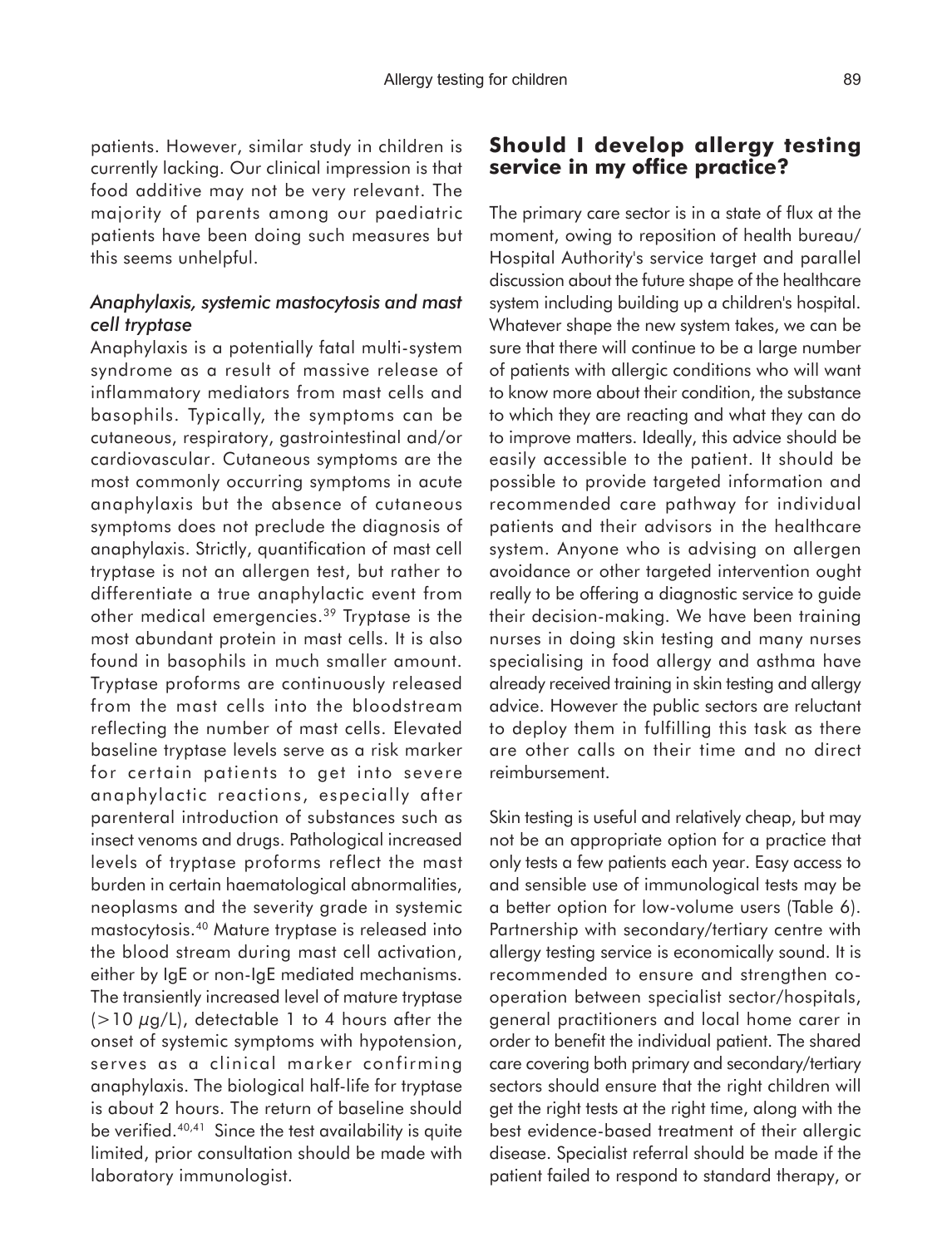|                     | <b>Skin testing</b>                 | <b>Serology</b> |  |
|---------------------|-------------------------------------|-----------------|--|
| Method              | Prick test                          | <b>RAST</b>     |  |
| Availability        | Limited                             | Widely          |  |
| Expense             | Cheap                               | Expensive       |  |
| Results             | Immediate                           | Delayed         |  |
| Risk of anaphylaxis | Rare<br>Antihistamine               | Nil             |  |
| Interference        | Extensive eczema<br>Dermatographism | High total IgE  |  |
| Sensitivity         | $4+$                                | $2+$            |  |
| Specificty          | $4+$                                | $2+$            |  |
| PPV                 | $2+$                                | $2+$            |  |
| <b>NPV</b>          | $4+$                                | $3+$            |  |

**Table 6.** Determination of allergen specific IgE

Abbreviation: RAST=radioallergosorbent test; PPV=positive predictive value; NPV=negative predictive value;  $++++$ extremely good; +++ very good; ++ good

where there are possible serious clinical or medicolegal issues (e.g. allergic reaction during anaesthesia and potential anaphylactic reaction). High risk drug and food challenge should be carried out in appropriate clinical settings with trained personnel and resuscitative facility as backup. Specialist advice should also be sought before starting interventions such as immunotherapy that may have a major impact on patients' quality of life.

# **Conclusions**

Allergy testing is an important pre-requisite for both early identification of infants at increased risk of developing allergic disease and for specific allergy treatment. We recommend to strengthen the co-operation between specialist sector/ hospitals and general practitioners so that the right children will get the right tests at the right time, along with the best evidence-based treatment of their allergic disease.

# **References**

1. Worldwide variation in prevalence of symptoms of asthma, allergic rhinoconjunctivitis, and atopic eczema: ISAAC. The International Study of Asthma and Allergies in Childhood (ISAAC) Steering Committee. Lancet 1998; 351:1225-32.

- 2. Asher MI, Montefort S, Björkstén B, Lai CK, Strachan DP, Weiland SK, et al. Worldwide time trends in the prevalence of symptoms of asthma, allergic rhinoconjunctivitis, and eczema in childhood: ISAAC Phases One and Three repeat multicountry crosssectional surveys. Lancet 2006;368:733-43.
- 3. Lee SL, Wong W, Lau YL. Increasing prevalence of allergic rhinitis but not asthma among children in Hong Kong from 1995 to 2001 (Phase 3 International Study of Asthma and Allergies in Childhood). Pediatr Allergy Immunol 2004;15:72-8.
- 4. Muraro A, Dreborg S, Halken S, Høst A, Niggemann B, Aalberse R, et al. Dietary prevention of allergic diseases in infants and small children. Part II. Evaluation of methods in allergy prevention studies and sensitization markers. Definitions and diagnostic criteria of allergic diseases. Pediatr Allergy Immunol 2004;15:196-205.
- 5. Hattevig G, Kjellman B, Björkstén B. Clinical symptoms and IgE responses to common food proteins and inhalants in the first 7 years of life. Clin Allergy 1987; 17:571-8.
- 6. Ogettgen HC, Geha RS. Regulation and biology of immunoglobulin E. In: Leung DYM, Sampson HA, Geha RS, Szefler SJ, ed. Pediatric Allergy Principles and Practice. Philadelphia: Mosby, 2003:39-49.
- 7. Greenberger PA, Ballow M, Casale TB, Platts-Mills TA, Sampson HA. Sublingual immunotherapy and subcutaneous immunotherapy: issues in the United States. J Allergy Clin Immunol 2007;120:1466-8.
- 8. Simons FE, Frew AJ, Ansotegui IJ, Bochner BS, Golden DB, Finkelman FD, et al. Risk assessment in anaphylaxis: current and future approaches. J Allergy Clin Immunol 2007;120(1 Suppl):S2-24.
- 9. Bock SA, Muñoz-Furlong A, Sampson HA. Further fatalities caused by anaphylactic reactions to food, 2001-2006. J Allergy Clin Immunol 2007;119: 1016-8.
- 10. Yuen AP, Cheung S, Tang KC, Ho WK, Wong BY, Cheung AC, et al. The skin prick test results of 977 patients suffering from chronic rhinitis in Hong Kong. Hong Kong